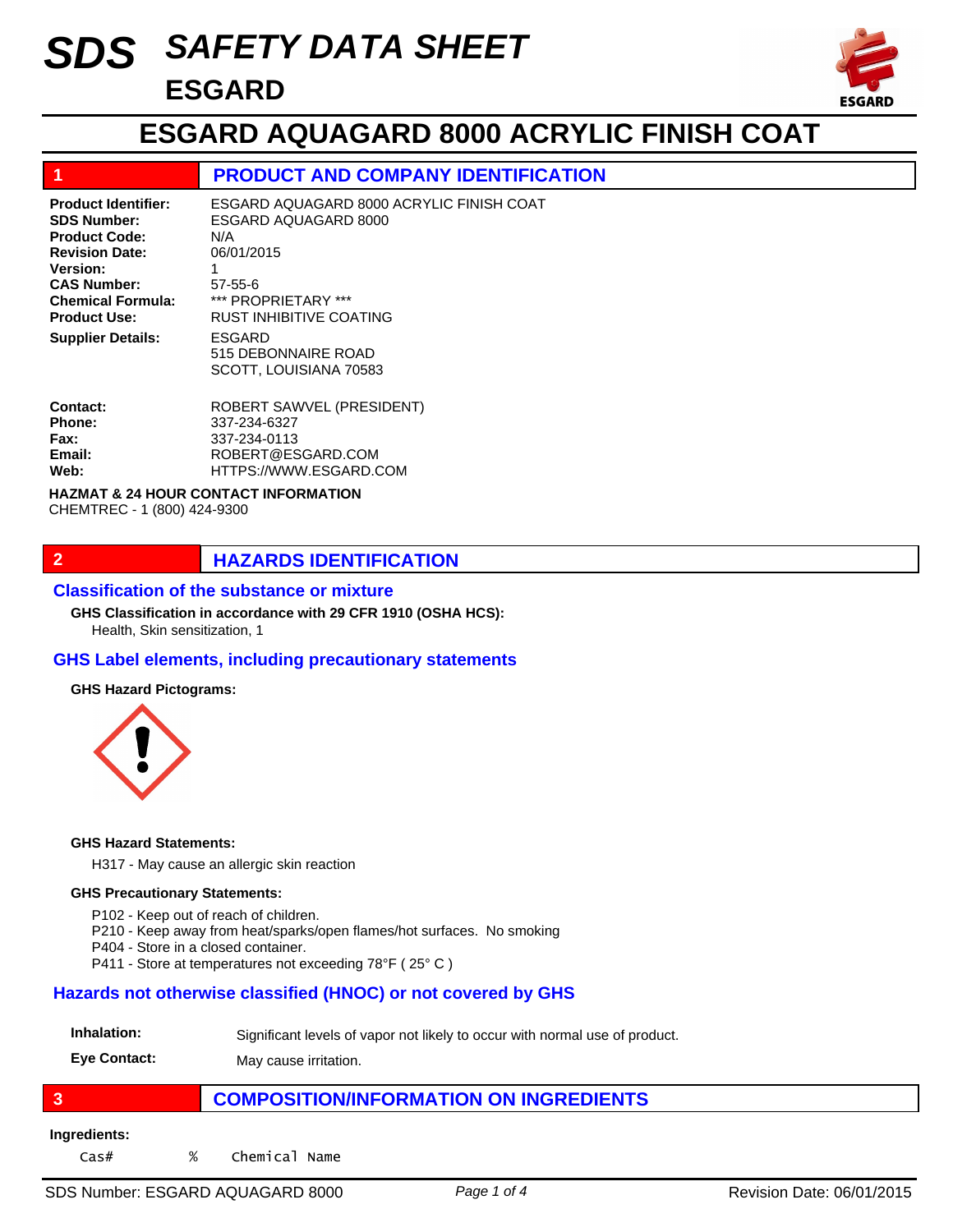| 4                    | <b>FIRST AID MEASURES</b>                                                                                                                                                                                                                                                           |
|----------------------|-------------------------------------------------------------------------------------------------------------------------------------------------------------------------------------------------------------------------------------------------------------------------------------|
| Inhalation:          | Not a direct hazard if product is applied as recommended and used for intended purposes. If respiratory symptoms<br>should develop move personnel away from source of exposure and into fresh air.                                                                                  |
| <b>Skin Contact:</b> | Wipe excess material from skin with a cloth. Wash contaminated area of skin with a waterless skin cleanser once all<br>product is removed wash with soap and water. Should a waterless skin cleanser not be available wash skin for a<br>minimum of 15 minutes with soap and water. |
| Eye Contact:         | Flush with large amounts of water for a minimum of 15 minutes. If irritation persists seek medical attention immediately.                                                                                                                                                           |
| Ingestion:           | Not a direct hazard if product is applied as recommended and used for intended purposes. If ingestion should occur<br>seek medical attention immediately.                                                                                                                           |

**5 FIRE FIGHTING MEASURES**

| <b>Flammability:</b>       | None                               |
|----------------------------|------------------------------------|
| <b>Flash Point:</b>        | $201^\circ$ F (94 $^\circ$ C) PMCC |
| <b>Flash Point Method:</b> | Pensky-Martens Closed Cup Test     |

**Special Considerations:** Fire fighters should enter area wearing positive pressure respiratory protection.

| 6                                 | <b>ACCIDENTAL RELEASE MEASURES</b>                                                                                                                                                                                                                                                                                                                                                                                                                                                                                                                                                                                                                                                                                                                                                                          |
|-----------------------------------|-------------------------------------------------------------------------------------------------------------------------------------------------------------------------------------------------------------------------------------------------------------------------------------------------------------------------------------------------------------------------------------------------------------------------------------------------------------------------------------------------------------------------------------------------------------------------------------------------------------------------------------------------------------------------------------------------------------------------------------------------------------------------------------------------------------|
| <b>Personal Precautions:</b>      | No action should be taken that may involve personal risk. In the event of a spill immediately contact<br>upper management for final instructions. Keep unnecessary and unprotected personnel from entering.<br>Do not touch or walk through spilled materials. No smoking. Shut off and keep spilled product away from<br>all possible ignition sources. Avoid breathing and vapor or mist that may be produced. Ensure proper<br>ventilation. Don appropriate personal protective equipment before proceeding with any cleanup<br>(See section 8).                                                                                                                                                                                                                                                         |
| <b>Environmental Precautions:</b> | Avoid dispersal of spilled material and runoff from contacting soil, waterways, drains, and sewers.<br>Inform all relevant authorities if the product has caused environmental pollution to sewers, waterways,<br>soil, air, etc.                                                                                                                                                                                                                                                                                                                                                                                                                                                                                                                                                                           |
| Spill containment and clean up:   | Consult with management or proper authority to determine if cleanup may be conducted safely.<br>Avoid the use of any high powered or jet water stream that may spread the product. After donning proper<br>personal protective equipment (See section 8) transfer bulk of material into another container. Dilute<br>with water and mop up if product is water-soluble if not absorb any remaining residue with proper<br>absorbents such as earth or vermiculite. Do not use any combustible material as an absorbent. Sweep<br>up and dispose of as solid waste in accordance with applicable federal, state, and local regulations.<br>Contact a certified/licensed waste disposal company for proper disposal of waste. Absorbent material<br>may pose the same hazard (if any) as the spilled product. |

**See Section 1 for emergency contact information and Section 13 for waste disposal**.

## **FIGURE 12 IN STORAGE**

| <b>Handling Precautions:</b> | Avoid contact with skin and eyes. Observe good standards of industrial hygiene. Keep away from<br>sources of ignition. |
|------------------------------|------------------------------------------------------------------------------------------------------------------------|
| <b>Storage Requirements:</b> | Storage Temperature: 0-78°F (25°C)<br>Storage Precautions: Keep in closed containers away from heat and freezing.      |

| <b>EXPOSURE CONTROLS/PERSONAL PROTECTION</b> |
|----------------------------------------------|
|----------------------------------------------|

| <b>Engineering Controls:</b> | Provide forced air ventilation when applying in confined spaces.                           |
|------------------------------|--------------------------------------------------------------------------------------------|
| <b>Personal Protective</b>   | HMIS PP, C   Safety Glasses, Gloves, Apron                                                 |
| Equipment:                   | Respiratory Protection: Unlikely to be necessary. Use approved chemical filter respirator. |
|                              | Eyes: Use of safety glasses or chemical eye goggles is suggested.                          |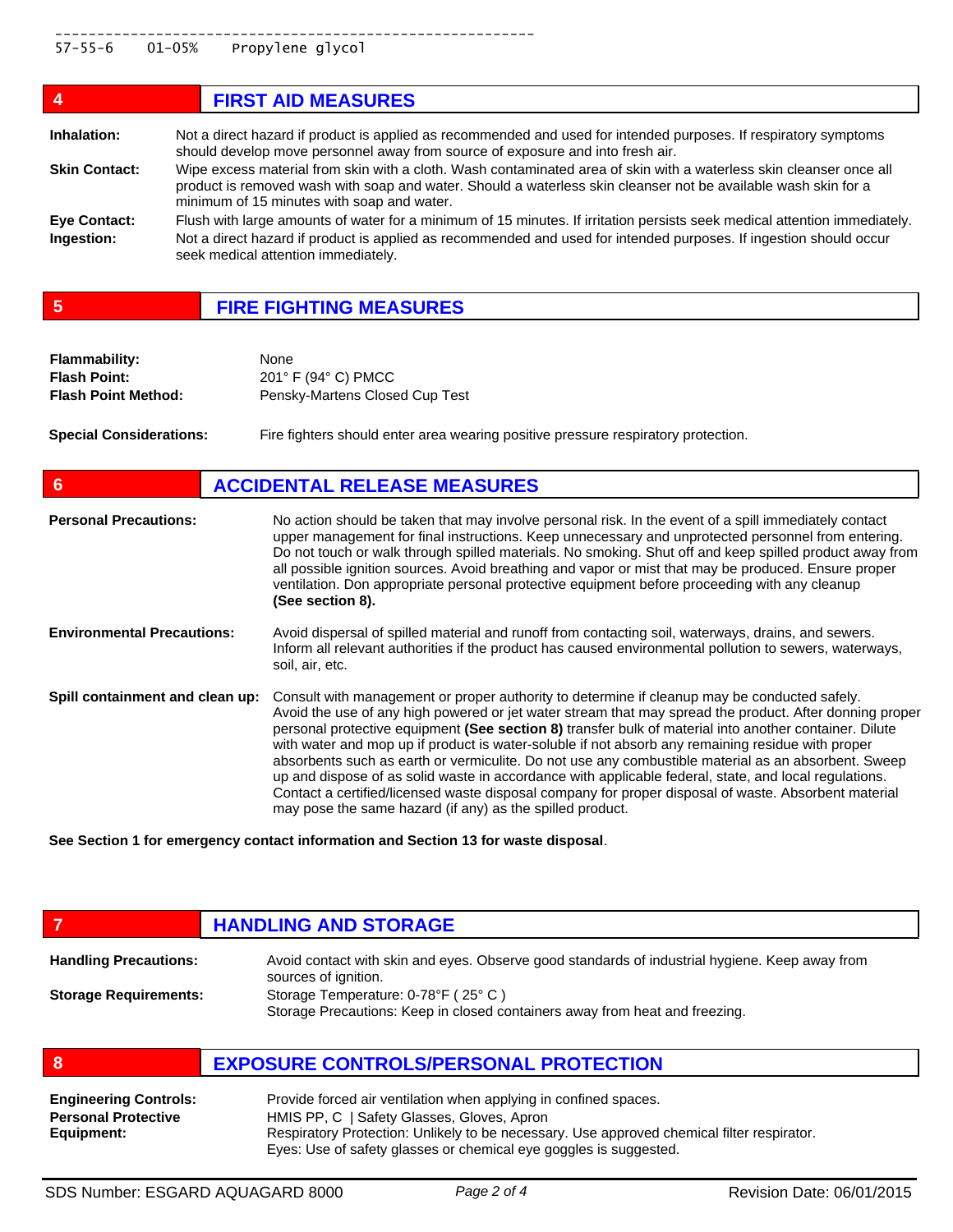Hands: Use of non-natural and non-butyl rubber gloves is recommended. Skin: Use protective clothing. Use of pants, long sleeve shirt, and apron recommended when applying product

**Exposure Limits:** Not determined.

**Always pratice good hygiene. Remember chemicals can transfer from your hands to things that may cause ingestion of product, e.g., food, cigarettes, etc. Always wash hands and skin thoroughly after coming into contact with product even if proper personal protective equipment was used.** 

| 9                                                                                                   | PHYSICAL AND CHEMICAL PROPERTIES                                                           |                                                                             |                                                                       |
|-----------------------------------------------------------------------------------------------------|--------------------------------------------------------------------------------------------|-----------------------------------------------------------------------------|-----------------------------------------------------------------------|
| Appearance:<br><b>Spec Grav./Density:</b><br><b>Boiling Point:</b><br><b>Vapor Pressure:</b><br>pH: | Liquid<br>$(25^{\circ}C)$ : 1.19<br>$>212^{\circ}F(100^{\circ}C)$<br>Not determined<br>7.5 | Odor:<br>Solubility:<br><b>Freezing/Melting Pt.:</b><br><b>Flash Point:</b> | Mild Odor<br>Not water soluble<br>Not determined<br>201°F (94°C) PMCC |
| <b>Volume Solids:</b>                                                                               | 68%                                                                                        |                                                                             |                                                                       |

| 10 | <b>STABILITY AND REACTIVITY</b> |
|----|---------------------------------|
|    |                                 |

| <b>Chemical Stability:</b>      | Product is stable under normal conditions.                                                        |
|---------------------------------|---------------------------------------------------------------------------------------------------|
| <b>Conditions to Avoid:</b>     | Exposed flames; high temperature sources; strong oxidizers                                        |
| <b>Materials to Avoid:</b>      | Strong Oxidizing Agents.                                                                          |
| <b>Hazardous Decomposition:</b> | Combustion can produce a variety of compounds including oxides of sulfur, oxides of carbon, water |
|                                 | vapor, and unidentified organic and inorganic compounds - some of which may be toxic.             |

**11 TOXICOLOGICAL INFORMATION**

LD50 (Animal/Oral): No data available

Possible Health Effects:

Eyes - Mildly irritating

Skin - Prolonged contact may cause skin irritation

Inhalation - Product is unlikely to present any significant hazard during normal of product use at ambient temperature. Should product be sprayed and inhaled due to the lack of personal protective gear or proper ventilation pulmonary abnormalities could occur. Ingestion - Ingestion of this product is not a health hazard likely to arise when using and applying product correctly and for intended use.

No data available

## **13 DISPOSAL CONSIDERATIONS**

Product, waste, and any materials that may have been used if a spill occurred should be disposed of via an authorized waste disposal contractor in accordance with all local, state, and federal regulations. You may call Esgard to discuss the possibility of returning waste, expired product, and contanimated materials to Esgard for a fee.

**14 TRANSPORT INFORMATION**

Non-hazardous for air, sea, and road freight.

- **Shipping Information:** Rust Preventative Coating, Non-Hazardous, Class 65 (Shipping Class) **Export Code:** 3208.20.0000
- **15 REGULATORY INFORMATION**

Component (CAS#) [%] - CODES